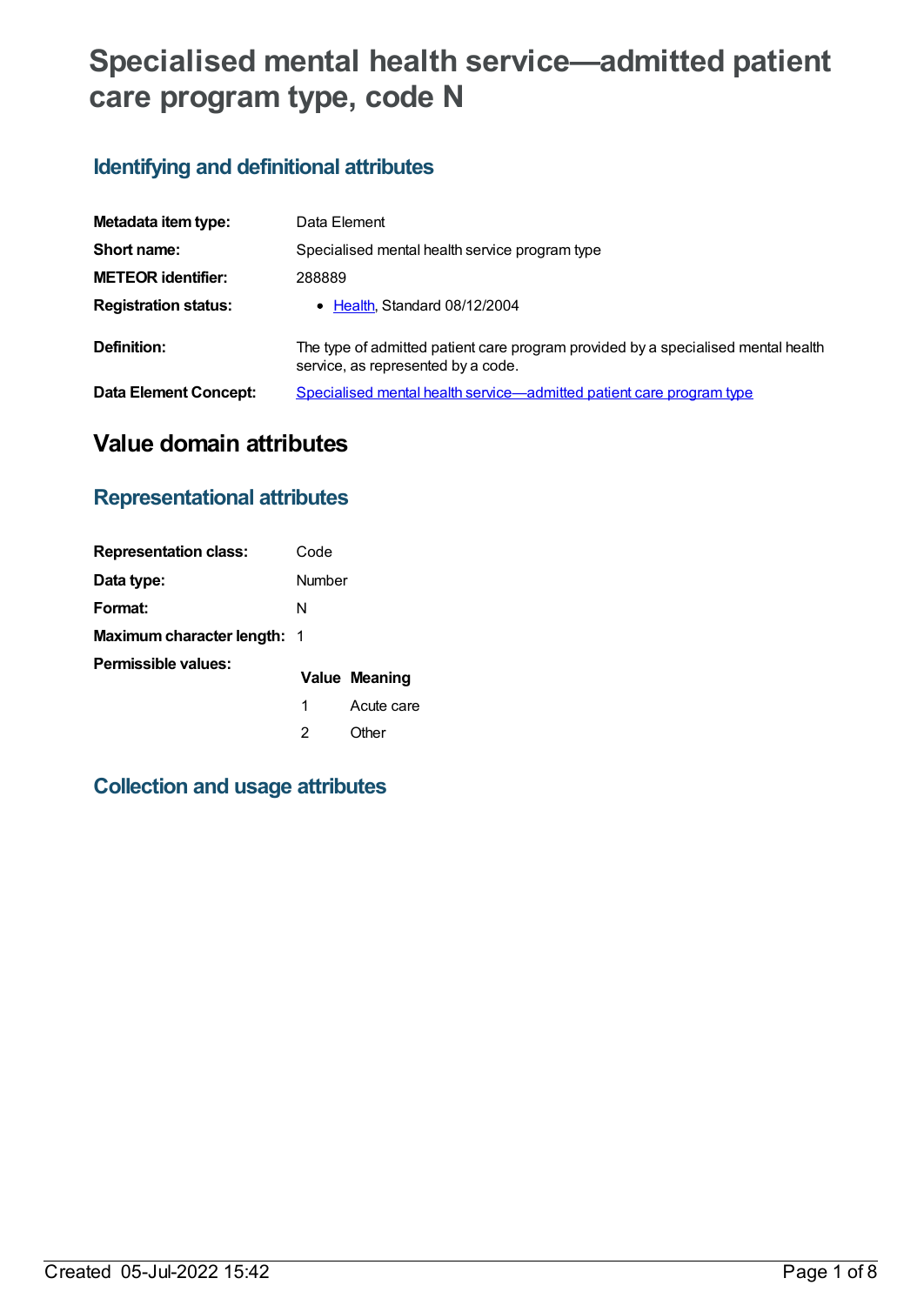**Guide for use:** The categorisation of the admitted patient program is based on the principal purpose(s) of the program rather than the classification of the individual patients.

CODE 1 Acute care

Programs primarily providing specialist psychiatric care for people with acute episodes of mental disorder. These episodes are characterised by recent onset of severe clinical symptoms of mental disorder that have potential for prolonged dysfunction or risk to self and/or others. The key characteristic of acute services is that this treatment effort is focused on short-term treatment. Acute services may be focused on assisting people who have had no prior contact or previous psychiatric history, or individuals with a continuing mental disorder for whom there has been an acute exacerbation of symptoms. This category applies only to services with a mental health service setting of overnight admitted patient care or residential care.

CODE 2 Other

Refers to all other programs primarily providing admitted patient care.

Includes programs providing rehabilitation services that have a primary focus on intervention to reduce functional impairments that limit the independence of patients. Rehabilitation services are focused on disability and the promotion of personal recovery.

They are characterised by an expectation of substantial improvement over the short to mid-term. Patients treated by rehabilitation services usually have a relatively stable pattern of clinical symptoms.

Also includes programs providing extended care services that primarily provide care over an indefinite period for patients who have a stable but severe level of functional impairment and an inability to function independently, thus requiring extensive care and support. Patients of extended care services present a stable pattern of clinical symptoms, which may include high levels of severe unremitting symptoms of mental disorder. Treatment is focused on preventing deterioration and reducing impairment; improvement is expected to occur slowly.

### **Data element attributes**

#### **Collection and usage attributes**

**Guide for use:** This data element is used to disaggregate data on beds, activity, expenditure and staffing for admitted patient settings in mental health service units (see Specialised mental health service organisation—service delivery setting, code N data element).

#### **Relational attributes**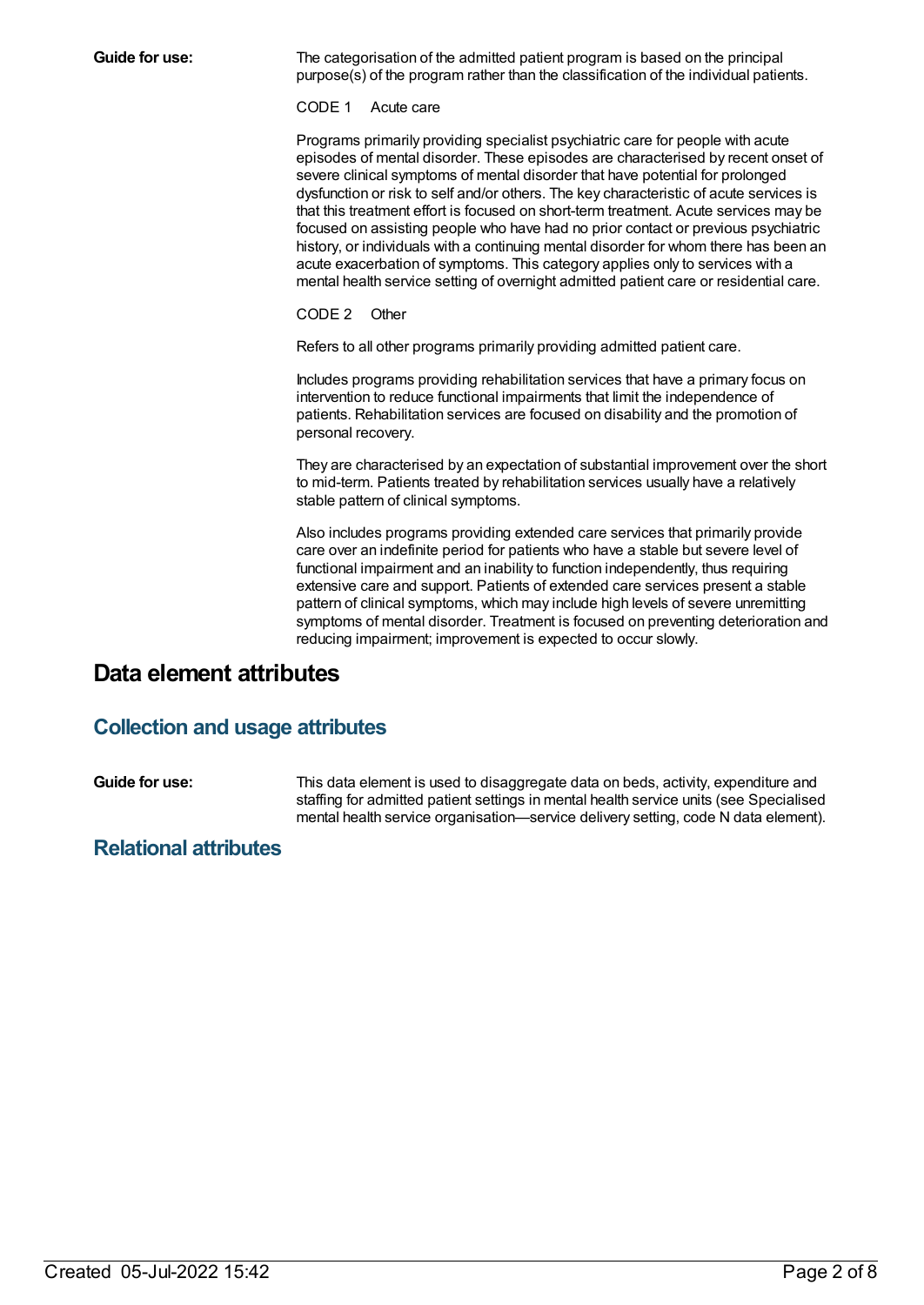See also KPIs for Australian Public Mental Health Services: PI 02J - 28 day [readmission](https://meteor.aihw.gov.au/content/585913) rate, 2015

• [Health](https://meteor.aihw.gov.au/RegistrationAuthority/12), Standard 19/11/2015

See also KPIs for Australian Public Mental Health Services: PI 02J - 28 day [readmission](https://meteor.aihw.gov.au/content/630360) rate, 2016

[Health](https://meteor.aihw.gov.au/RegistrationAuthority/12), Superseded 14/06/2017

See also KPIs for Australian Public Mental Health Services: PI 02J - 28 day [readmission](https://meteor.aihw.gov.au/content/663806) rate, 2017

• [Health](https://meteor.aihw.gov.au/RegistrationAuthority/12), Standard 14/06/2017

See also KPIs for Australian Public Mental Health Services: PI 02J – Mental health [readmissions](https://meteor.aihw.gov.au/content/692976) to hospital, 2018

• [Health](https://meteor.aihw.gov.au/RegistrationAuthority/12), Superseded 16/02/2021

See also KPIs for Australian Public Mental Health Services: PI 02J - Mental health [readmissions](https://meteor.aihw.gov.au/content/709394) to hospital, 2019

• [Health](https://meteor.aihw.gov.au/RegistrationAuthority/12), Superseded 16/02/2021

See also KPIs for Australian Public Mental Health Services: PI 02J - Mental health [readmissions](https://meteor.aihw.gov.au/content/723381) to hospital, 2020

• [Health](https://meteor.aihw.gov.au/RegistrationAuthority/12), Standard 24/09/2021

See also KPIs for Australian Public Mental Health Services: PI 02J – Mental health [readmissions](https://meteor.aihw.gov.au/content/739871) to hospital, 2021

• [Health](https://meteor.aihw.gov.au/RegistrationAuthority/12), Standard 17/12/2021

See also KPIs for Australian Public Mental Health Services: PI 02J - Mental health [readmissions](https://meteor.aihw.gov.au/content/753238) to hospital, 2022

• [Health](https://meteor.aihw.gov.au/RegistrationAuthority/12), Recorded 06/04/2022

See also KPIs for [Australian](https://meteor.aihw.gov.au/content/596977) Public Mental Health Services: PI 12J - Rate of postdischarge community care, 2015

• [Health](https://meteor.aihw.gov.au/RegistrationAuthority/12), Standard 19/11/2015

See also Mental health [readmissions](https://meteor.aihw.gov.au/content/697766) to hospital, 2018

• [Health](https://meteor.aihw.gov.au/RegistrationAuthority/12), Recorded 09/08/2018

See also Specialised mental health service [organisation—service](https://meteor.aihw.gov.au/content/493347) delivery setting, code N

- ACT Health [\(retired\)](https://meteor.aihw.gov.au/RegistrationAuthority/9), Candidate 09/08/2018
- [Health](https://meteor.aihw.gov.au/RegistrationAuthority/12), Standard 07/02/2013

See also Specialised mental health [service—admitted](https://meteor.aihw.gov.au/content/404390) patient service unit identifier, XXXXXX

- ACT Health [\(retired\)](https://meteor.aihw.gov.au/RegistrationAuthority/9), Candidate 17/08/2018
- [Health](https://meteor.aihw.gov.au/RegistrationAuthority/12), Superseded 16/01/2020
- [Independent](https://meteor.aihw.gov.au/RegistrationAuthority/3) Hospital Pricing Authority, Qualified 23/11/2015

See also Specialised mental health [service—admitted](https://meteor.aihw.gov.au/content/721740) patient service unit identifier, XXXXXX

• [Health](https://meteor.aihw.gov.au/RegistrationAuthority/12), Standard 16/01/2020

See also Specialised mental health [service—admitted](https://meteor.aihw.gov.au/content/721830) patient service unit name, text XXX[X(97)]

• [Health](https://meteor.aihw.gov.au/RegistrationAuthority/12), Standard 16/01/2020

**Implementation in Data Set**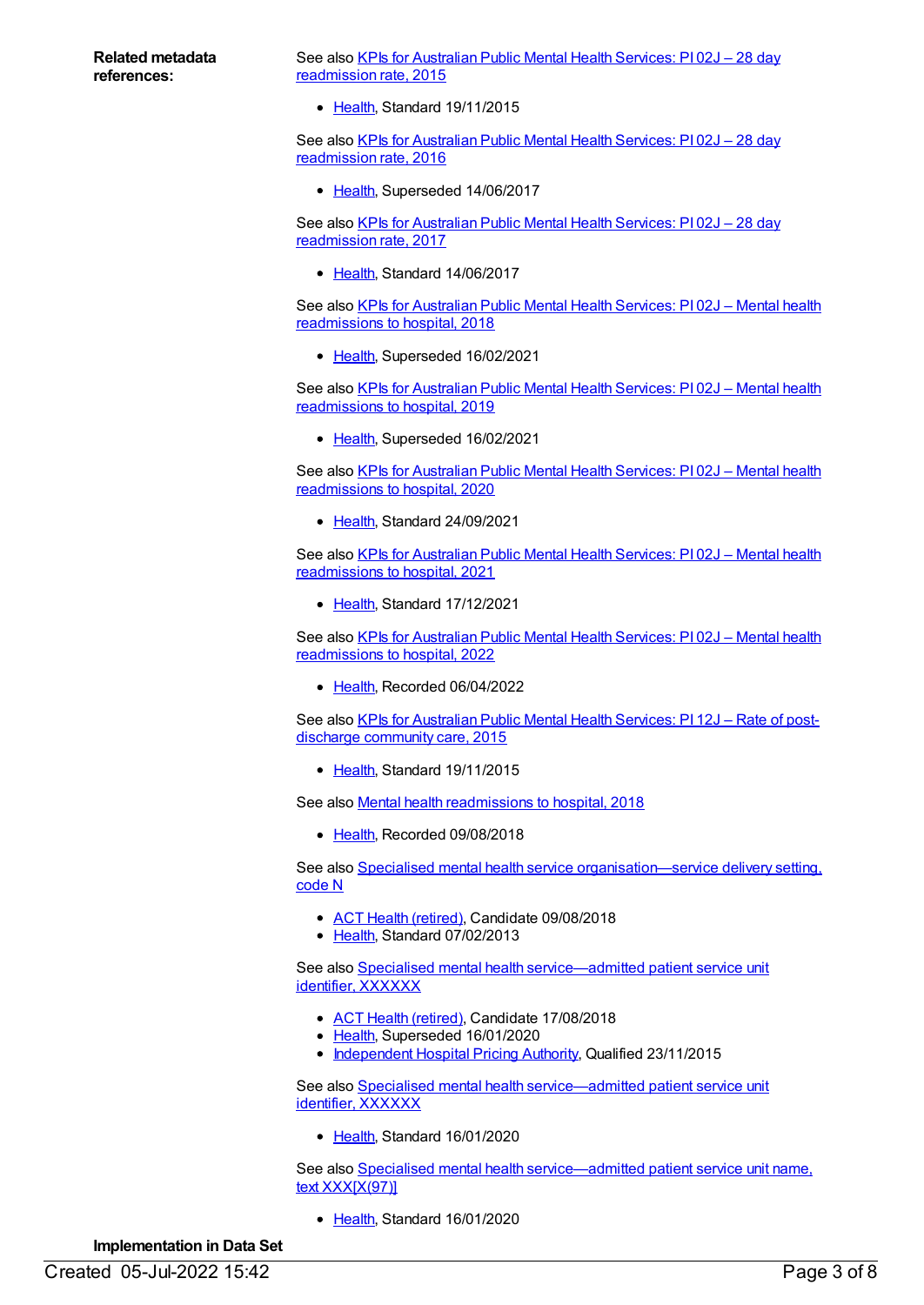*Implementation start date:* 01/07/2022

*Conditional obligation:*

To be used when reporting records of the Mental Health Carer Experience Survey relating to admitted service units.

Mental health [establishments](https://meteor.aihw.gov.au/content/298027) NMDS 2005-06[Health](https://meteor.aihw.gov.au/RegistrationAuthority/12), Superseded 07/12/2005

*Implementation start date:* 01/07/2005

*DSS specific information:*

Obligation condition: reporting of this data element is optional for non-government residential mental health services and specialised mental health services provided by private hospitals that receive state or territory government funding.

Mental health [establishments](https://meteor.aihw.gov.au/content/311875) NMDS 2005-06[Health](https://meteor.aihw.gov.au/RegistrationAuthority/12), Superseded 21/03/2006

*Implementation start date:* 01/07/2005

*Implementation end date:* 30/06/2006

*DSS specific information:*

Obligation condition: reporting of this data element is optional for non-government residential mental health services and specialised mental health services provided by private hospitals that receive state or territory government funding.

Mental health [establishments](https://meteor.aihw.gov.au/content/334283) NMDS 2006-07[Health](https://meteor.aihw.gov.au/RegistrationAuthority/12), Superseded 23/10/2006

*Implementation start date:* 01/07/2006

*Implementation end date:* 30/06/2007

*DSS specific information:*

Obligation condition: reporting of this data element is optional for non-government residential mental health services and specialised mental health services provided by private hospitals that receive state or territory government funding.

Mental health [establishments](https://meteor.aihw.gov.au/content/345134) NMDS 2007-08[Health](https://meteor.aihw.gov.au/RegistrationAuthority/12), Superseded 05/02/2008

*Implementation start date:* 01/07/2007

*Implementation end date:* 30/06/2008

*DSS specific information:*

Obligation condition: reporting of this data element is optional for non-government residential mental health services and specialised mental health services provided by private hospitals that receive state or territory government funding.

Mental health [establishments](https://meteor.aihw.gov.au/content/362299) NMDS 2008-09[Health](https://meteor.aihw.gov.au/RegistrationAuthority/12), Superseded 03/12/2008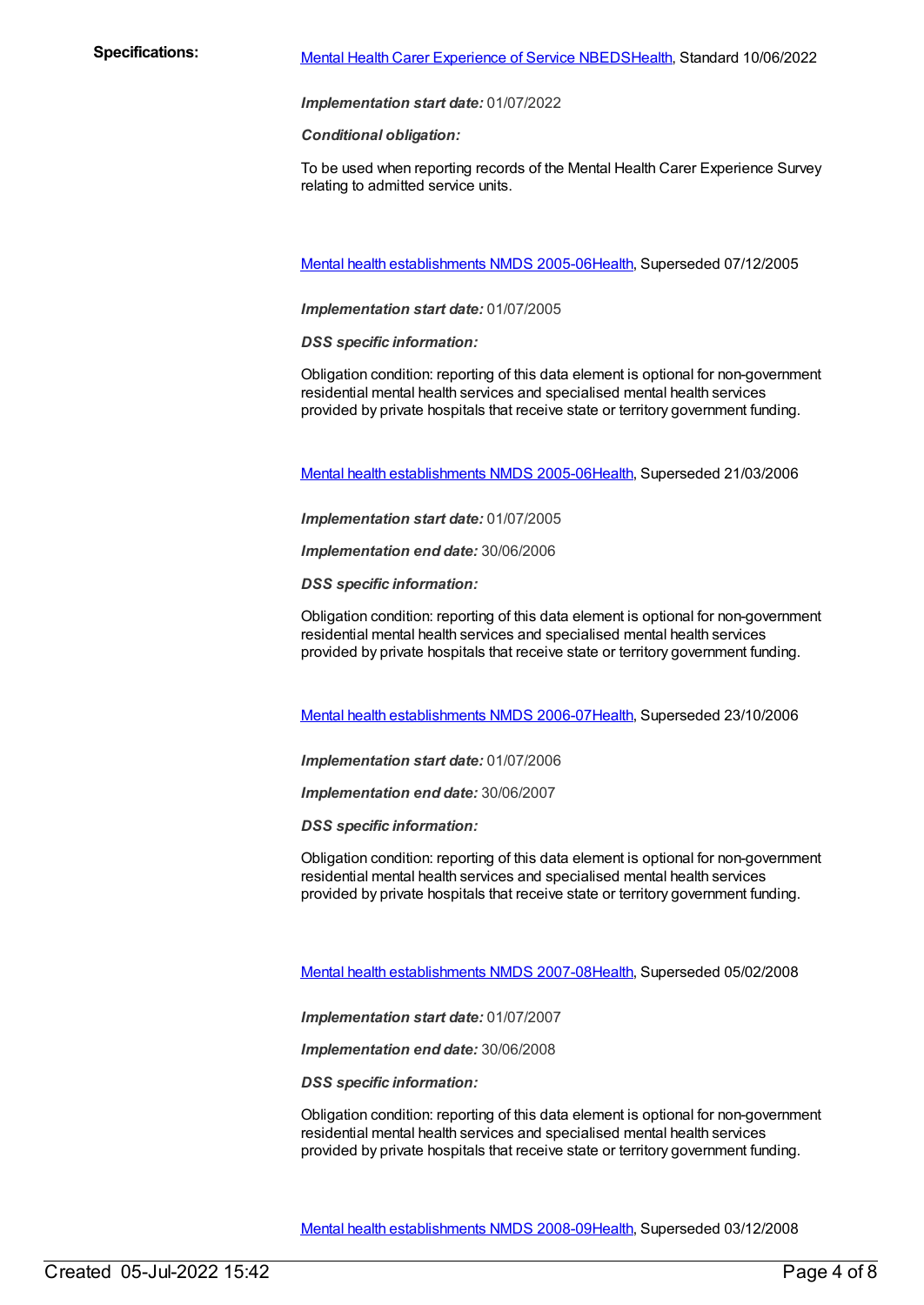#### *Implementation start date:* 01/07/2008

*Implementation end date:* 30/06/2009

*DSS specific information:*

Obligation condition: reporting of this data element is optional for non-government residential mental health services and specialised mental health services provided by private hospitals that receive state or territory government funding.

Mental health [establishments](https://meteor.aihw.gov.au/content/374981) NMDS 2009-10[Health](https://meteor.aihw.gov.au/RegistrationAuthority/12), Superseded 02/12/2009

*Implementation start date:* 01/07/2009

*Implementation end date:* 30/06/2010

*DSS specific information:*

Obligation condition: reporting of this data element is optional for non-government residential mental health services and specialised mental health services provided by private hospitals that receive state or territory government funding.

Mental health [establishments](https://meteor.aihw.gov.au/content/378611) NMDS 2010-11[Health](https://meteor.aihw.gov.au/RegistrationAuthority/12), Superseded 01/12/2010

*Implementation start date:* 01/07/2010

*Implementation end date:* 30/06/2011

Mental health [establishments](https://meteor.aihw.gov.au/content/424725) NMDS 2011-12[Health](https://meteor.aihw.gov.au/RegistrationAuthority/12), Superseded 07/12/2011

*Implementation start date:* 01/07/2011

*Implementation end date:* 30/06/2012

Mental health [establishments](https://meteor.aihw.gov.au/content/468195) NMDS 2012-13[Health](https://meteor.aihw.gov.au/RegistrationAuthority/12), Superseded 07/02/2013

*Implementation start date:* 01/07/2012

*Implementation end date:* 30/06/2013

Mental health [establishments](https://meteor.aihw.gov.au/content/493652) NMDS 2013-14[Health](https://meteor.aihw.gov.au/RegistrationAuthority/12), Superseded 07/03/2014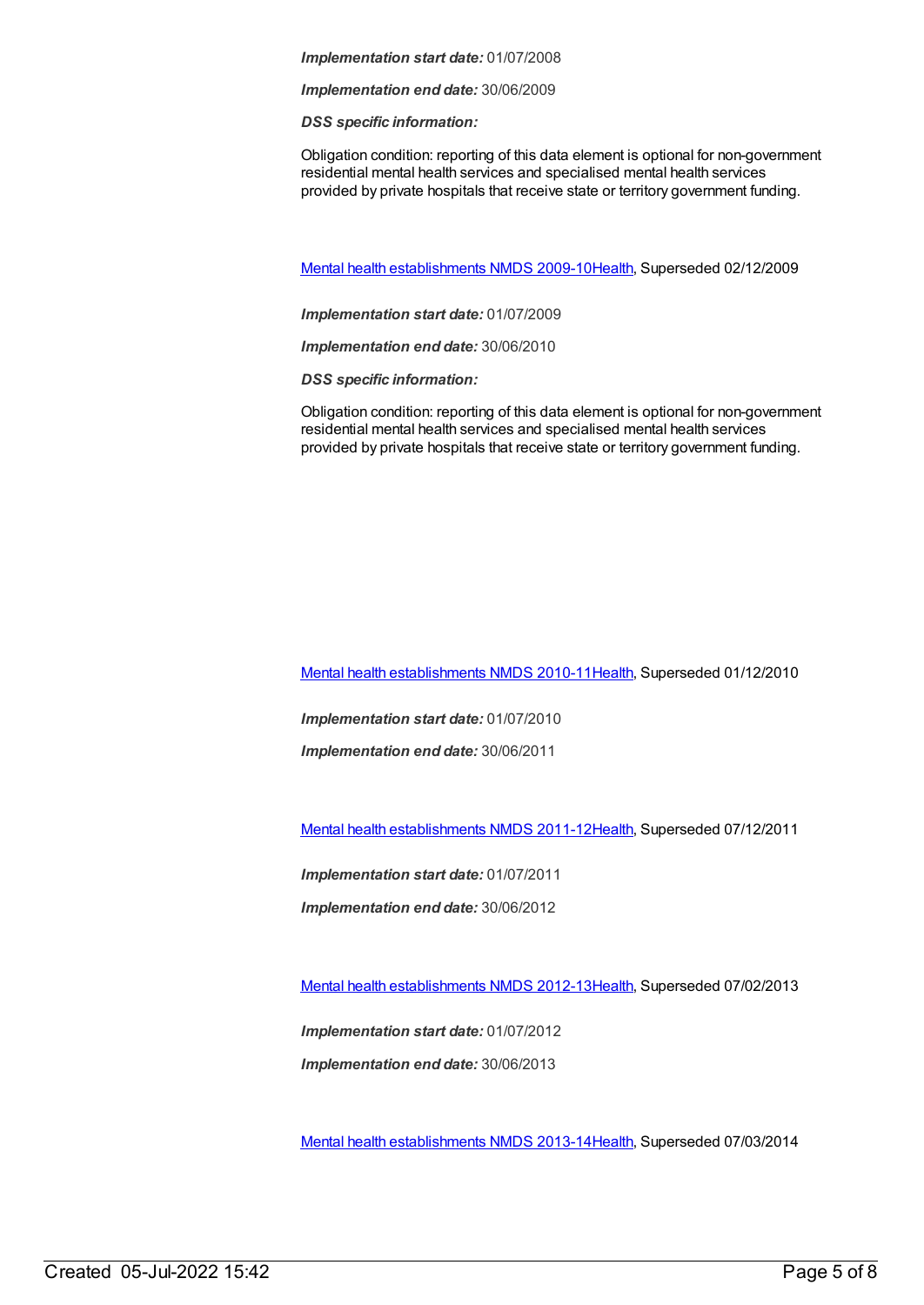*Implementation start date:* 01/07/2013 *Implementation end date:* 30/06/2014

Mental health [establishments](https://meteor.aihw.gov.au/content/546889) NMDS 2014-15[Health](https://meteor.aihw.gov.au/RegistrationAuthority/12), Superseded 13/11/2014

*Implementation start date:* 01/07/2014 *Implementation end date:* 30/06/2015

Mental health [establishments](https://meteor.aihw.gov.au/content/565661) NMDS 2015-16[Health](https://meteor.aihw.gov.au/RegistrationAuthority/12), Superseded 04/09/2015

*Implementation start date:* 01/07/2015 *Implementation end date:* 30/06/2016

Mental health [establishments](https://meteor.aihw.gov.au/content/605829) NMDS 2016-17[Health](https://meteor.aihw.gov.au/RegistrationAuthority/12), Superseded 17/08/2017

*Implementation start date:* 01/07/2016 *Implementation end date:* 30/06/2017

Mental health [establishments](https://meteor.aihw.gov.au/content/645723) NMDS 2017–1[8Health](https://meteor.aihw.gov.au/RegistrationAuthority/12), Superseded 25/01/2018

*Implementation start date:* 01/07/2017

*Implementation end date:* 30/06/2018

Mental health [establishments](https://meteor.aihw.gov.au/content/677892) NMDS 2018-19ACT Health [\(retired\)](https://meteor.aihw.gov.au/RegistrationAuthority/9), Candidate 17/08/2018 [Health](https://meteor.aihw.gov.au/RegistrationAuthority/12), Superseded 12/12/2018

*Implementation start date:* 01/07/2018

*Implementation end date:* 30/06/2019

Mental health [establishments](https://meteor.aihw.gov.au/content/707557) NMDS 2019–2[0Health](https://meteor.aihw.gov.au/RegistrationAuthority/12), Superseded 16/01/2020

*Implementation start date:* 01/07/2019

*Implementation end date:* 30/06/2020

Mental health [establishments](https://meteor.aihw.gov.au/content/722168) NMDS 2020–2[1Health](https://meteor.aihw.gov.au/RegistrationAuthority/12), Superseded 20/01/2021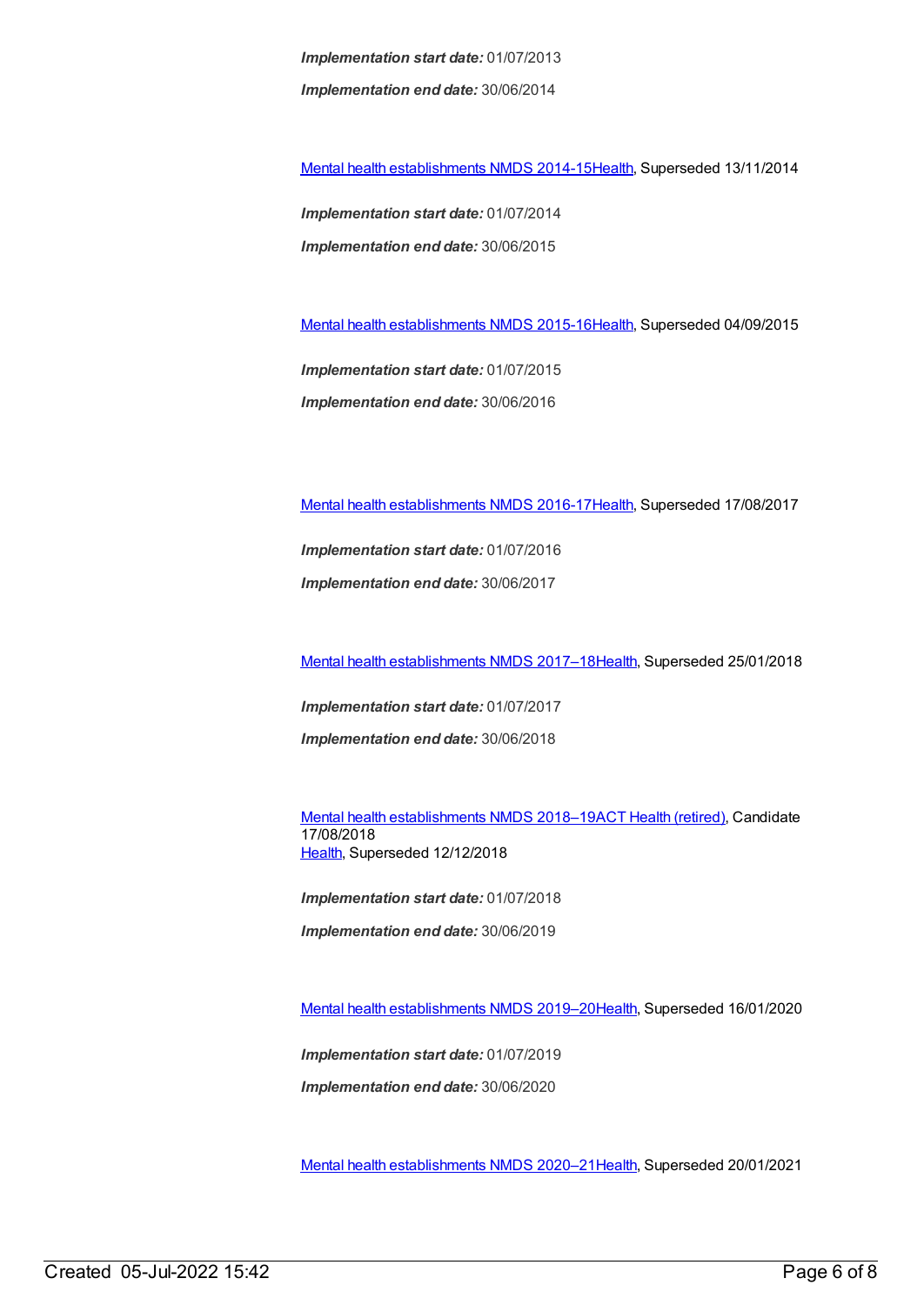*Implementation start date:* 01/07/2020 *Implementation end date:* 30/06/2021

Mental health [establishments](https://meteor.aihw.gov.au/content/727352) NMDS 2021–2[2Health](https://meteor.aihw.gov.au/RegistrationAuthority/12), Superseded 17/12/2021

*Implementation start date:* 01/07/2021 *Implementation end date:* 30/06/2022

Mental health [establishments](https://meteor.aihw.gov.au/content/742046) NMDS 2022–2[3Health](https://meteor.aihw.gov.au/RegistrationAuthority/12), Standard 17/12/2021

*Implementation start date:* 01/07/2022 *Implementation end date:* 30/06/2023

Your Experience of Service National Best [Endeavours](https://meteor.aihw.gov.au/content/635068) Data Set [Health](https://meteor.aihw.gov.au/RegistrationAuthority/12), Superseded 15/04/2021

*Conditional obligation:*

To be used when reporting records of the YES survey relating to admitted service units.

Your Experience of Service National Best [Endeavours](https://meteor.aihw.gov.au/content/738452) Data Set 2019[–Health](https://meteor.aihw.gov.au/RegistrationAuthority/12), Standard 15/04/2021

*Conditional obligation:*

To be used when reporting records of the YES survey relating to admitted service units.